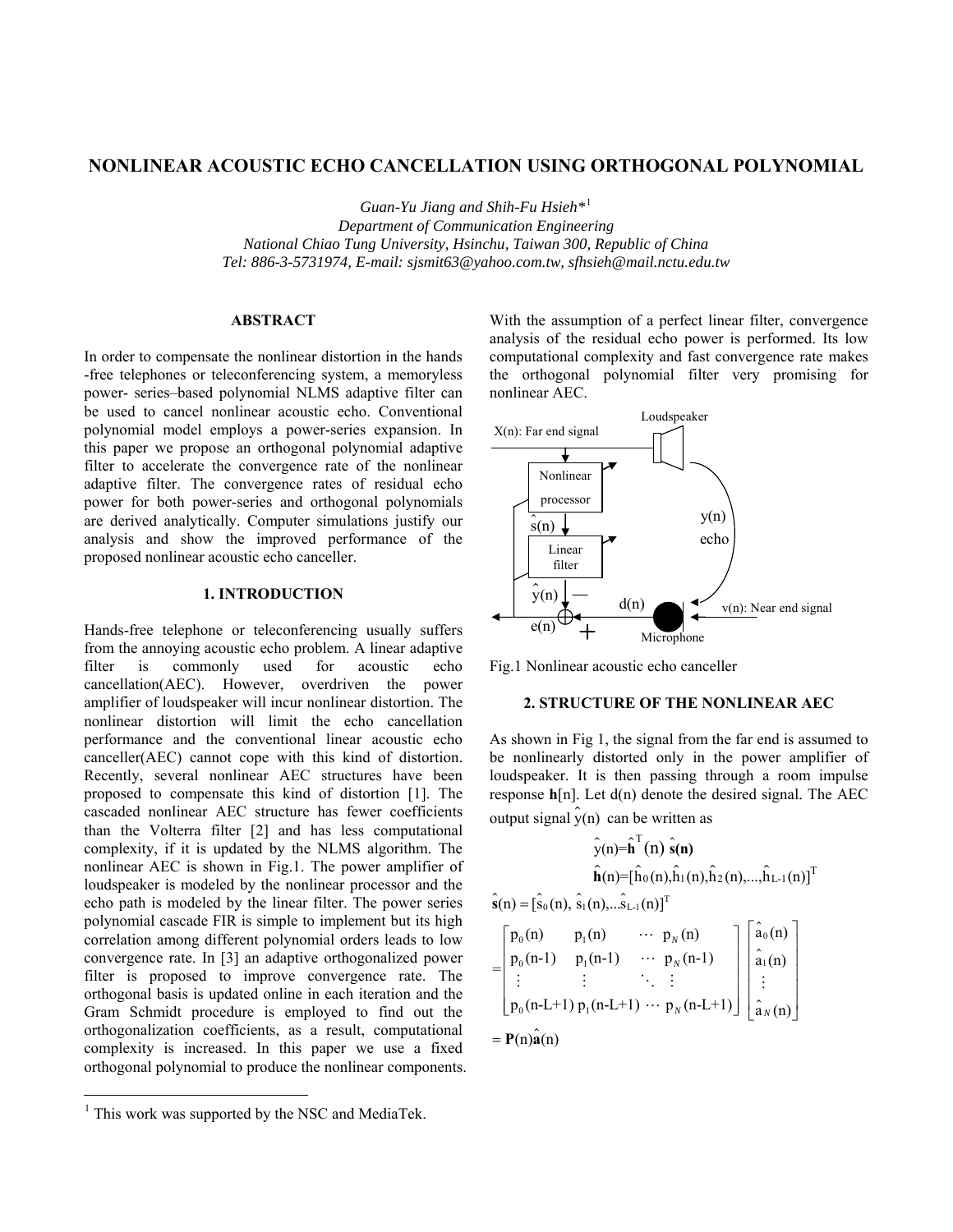where  $\hat{\mathbf{h}}(n)$  represents the estimated coefficient vector of the linear filter,  $\hat{\mathbf{s}}(\mathbf{n})$  is the output vector of nonlinear filter,  $p_i$  is the polynomial basis of order  $i$ ,  $N$  is the order of the polynomial, and  $\hat{a}(n)$  is the estimated coefficient vector of the nonlinear filter. The estimated error is  $e(n)=d(n)-\hat{y}(n)$ .

The gradient of  $e^2(n)$ , as derived for linear transversal filter in [3] can be calculated according to:

$$
\nabla_h = \frac{\partial e^2(n)}{\partial \hat{\mathbf{h}}(n)} = -2e(n)\hat{\mathbf{s}}(n)
$$

$$
\nabla_a = \frac{\partial e^2(n)}{\partial \hat{\mathbf{a}}(n)} = -2e(n)\mathbf{P}^T(n)\hat{\mathbf{h}}(n)
$$

If the coefficient vectors are updated with step size  $\mu_h$  and  $\mu_a$ , a NLMS-type adaptive algorithm is given as follows:

$$
\hat{\mathbf{h}}(n+1)=\hat{\mathbf{h}}(n)+\frac{\mu_{h}}{\left\|\hat{\mathbf{s}}(n)\right\|_{2}^{2}}\hat{\mathbf{s}}(n)e(n)
$$
(1)  

$$
\hat{\mathbf{a}}(n+1)=\hat{\mathbf{a}}(n)+\frac{\mu_{a}}{\left\|\mathbf{P}^{T}(n)\hat{\mathbf{h}}(n)\right\|_{2}^{2}+\delta}\mathbf{P}^{T}(n)\hat{\mathbf{h}}(n)e(n)
$$
(2)

At each iteration, the echo signal  $e(n)$  is the same for coefficient updating in both (1) and (2) which form the general formula of a joint NLMS-type adaptation of both stages.

# **3. RESIDUAL ECHO POWER ANALYSIS**

For simplicity, we assume the nonlinear loudspeaker and linear room impulse response are time invariant. The near end signal  $v(n)$  only contains a white Gaussian noise (WGN), double talk is not present. Here, in order to distinguish convergence rate of orthogonal and power series polynomials we will derive the convergence rate under the assumption of perfect linear coefficient i.e.,  $\hat{\mathbf{h}}(n) = \mathbf{h}$ . Hence the estimation error produced by the nonlinear AEC filter is expressed as

$$
e(n)=d(n)\cdot\mathbf{\hat{a}}^{T}(n)\mathbf{P}^{T}(n)\mathbf{h}
$$

$$
=v(n)+\mathbf{a}^{T}\mathbf{P}^{T}(n)\mathbf{h}-\mathbf{\hat{a}}^{T}(n)\mathbf{P}^{T}(n)\mathbf{h}
$$

### **3.1. Analysis of nonlinear coefficient**

We denote the nonlinear coefficient weight error [4] by

$$
\varepsilon_{\mathbf{a}}(n+1) = \mathbf{a} - \hat{\mathbf{a}}(n+1)
$$

and using (2) we may rewrite  $\varepsilon_a$  (n+1) as

$$
\varepsilon_a(n+1) = \left[ I - \frac{\mu_a P^T(n) h h^T P(n)}{T} \right] \varepsilon_a(n) - \frac{\mu_a P^T(n) h}{T} v(n) ,
$$

where  $T = \left\| \mathbf{P}^T(n) \mathbf{h} \right\|_2^2 + \delta$ .

According to the direct averaging method, when  $\mu_a \ll 1$ 

$$
\varepsilon_{a}(n+1) \approx \left[ I - \frac{\mu_{a} \mathbf{R}_{\mathbf{p}^{T}(n)h}}{T} \right] \varepsilon_{a}(n) + \mathbf{f}(n) \tag{3}
$$

where  $f(n) = -\frac{\mu_a P^T(n)h}{T} v(n)$  and  $R_{P^T(n)h}$  is the correlation matrix of  $P^{T}(n)h$ . By applying the unitary similarity transformation,  $\mathbf{R}_{\mathbf{P}^T(n)\mathbf{h}}$  is transformed into a simpler form:  $Q^{T}R_{P^{T}(n)h}Q = D$ , where **Q** is an unitary matrix and **D** is a diagonal matrix consisting of the eigenvalues  $\lambda_i$ . Let  $\mathbf{K}(n) = \mathbf{Q}^{\mathrm{T}} \mathbf{\varepsilon}_a(n)$  then we may transform (3) into the form

$$
\mathbf{K}(n{+}1){=}\bigg[\mathrm{I}\text{-}\frac{\mu_a}{T}\mathbf{D}\bigg]\mathbf{K}(n){+}\boldsymbol{\Phi}(n)\,,
$$

where  $\Phi(n) = Q^{T}f(n)$ .

Assuming the initial value  $K_i(0)$  of the i-th entry of  $K(n)$ is independent of  $\Phi_i$ 

$$
E[|K_{i}(n)|^{2}] = (1 - \mu \frac{\lambda_{i}}{T})^{2n} |K_{i}(0)|^{2} + \sum_{s=0}^{n-1} \sum_{j=0}^{n-1} (1 - \mu \frac{\lambda_{i}}{T})^{n-1-s} (1 - \mu \frac{\lambda_{i}}{T})^{n-1-j} E[\Phi_{i}(s)\Phi_{i}(j)]
$$

$$
= \frac{\frac{\mu}{T}\sigma_{v}^{2}}{2 - \frac{\mu}{T}\lambda_{i}} + [|K_{i}(0)|^{2} - \frac{\frac{\mu}{T}\sigma_{v}^{2}}{2 - \frac{\mu}{T}\lambda_{i}}] (1 - \mu \frac{\lambda_{i}}{T})^{2n} \qquad (4)
$$

#### **3.2. Analysis of residual echo power**

The mean square error (i.e., residual echo) is given by  $J(n)=E \left|e(n)\right|^2$  $= \sigma_v^2 + E \left[ \varepsilon_a^T(n) \mathbf{P}^T(n) \mathbf{h} \mathbf{h}^T \mathbf{P}(n) \varepsilon_a(n) \right]$  (5)

Assume the variation of  $\varepsilon_a(n)$  is slow compared with that of  $P^{T}(n)h$ , hence

$$
E\left[\varepsilon_a^T(n)\mathbf{P}^T(n)h h^T P(n)\varepsilon_a(n)\right] \approx E\left[\varepsilon_a^T(n)E\left[\mathbf{P}^T(n)h h^T P(n)\right]\varepsilon_a(n)\right]
$$
  
\n
$$
= E\left[\varepsilon_a^T(n) \mathbf{R}_{\mathbf{P}^T(n)h} \varepsilon_a(n)\right]
$$
  
\n
$$
= E[\mathbf{K}^T(n) \mathbf{Q}^T \mathbf{R}_{\mathbf{P}^T(n)h} \mathbf{Q} \mathbf{K}(n)]
$$
  
\n
$$
= E[\mathbf{K}^T(n) \mathbf{D} \mathbf{K}(n)]
$$
  
\n
$$
= \sum_{i=0}^N \lambda_i E\left[|\mathbf{K}_i(n)|^2\right]
$$
  
\n(6)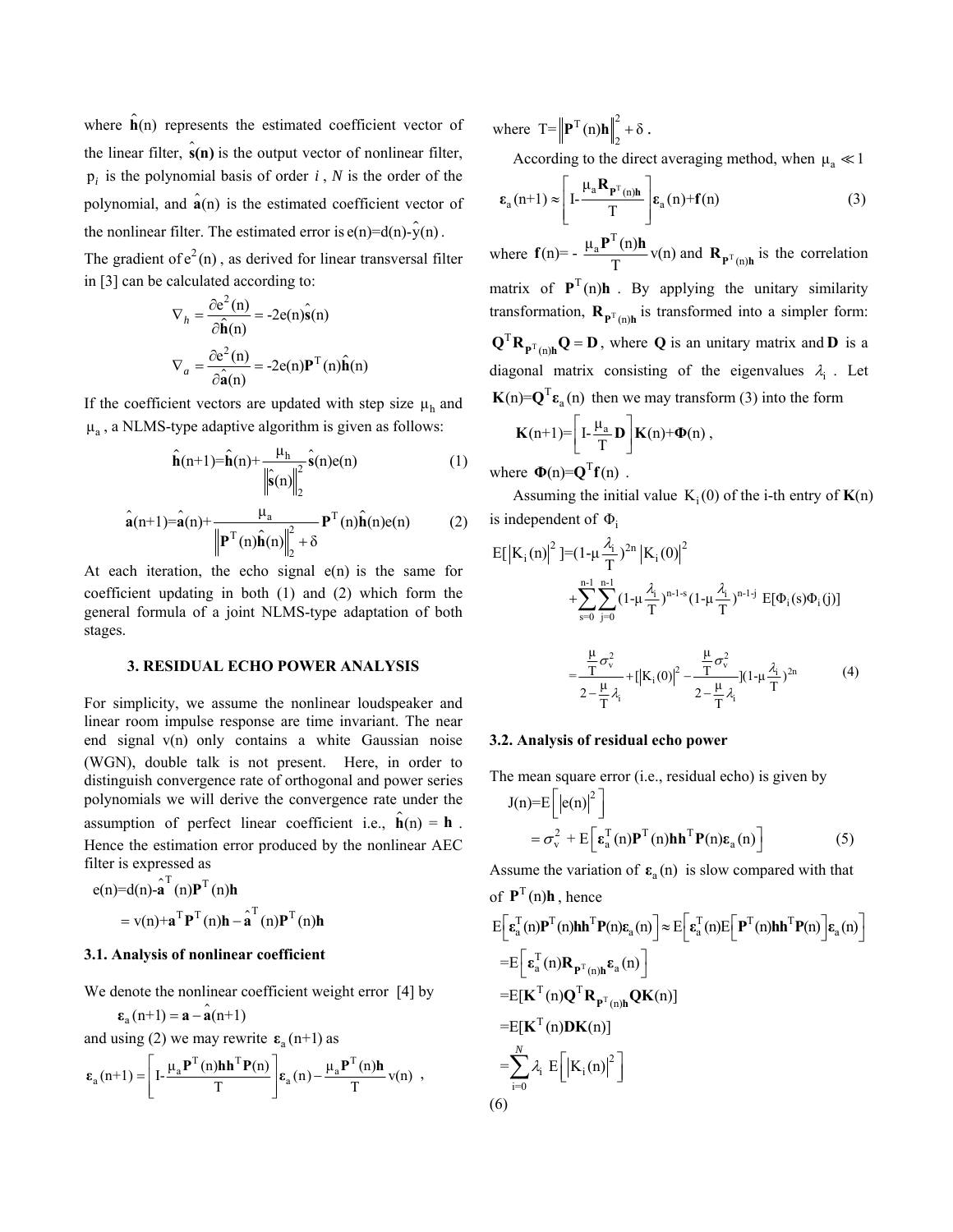From (4) and (6), the mean square error can be written as

$$
J(n) = \sigma_v^2 + \frac{\mu_a}{T} \sigma_v^2 \sum_{i=0}^N \frac{\lambda_i}{2 - \frac{\mu_a}{T} \lambda_i}
$$
  
+ 
$$
\sum_{i=0}^N \lambda_i [|K_i(0)|^2 - \frac{\frac{\mu_a}{T} \sigma_v^2}{2 - \frac{\mu_a}{T} \lambda_i}] (1 - \frac{\mu_a}{T} \lambda_i)^{2n}
$$
 (7)

## **3.3. Eigenvalues and the basis of nonlinear component**

According to (7) we have known that the convergence rate depends on the eigenvalues  $\lambda_i$ , and the smallest eigenvalue dominates the convergence rate. Next we will show that a smaller eigenvalue spread λ*spread* (faster convergence) can be achieved by reducing the correlation among the bases. For simplicity, we assume the nonlinear function is an odd function and only contains first and third orders. We have  $\mathbf{R}_{\mathbf{p}^T(\mathbf{p})\mathbf{h}} = \begin{bmatrix} 1 & 1 \\ 1 & 1 \end{bmatrix}$ , where c is the correlation between  $(n)$ h  $\begin{bmatrix} c & r_{33} \end{bmatrix}$  $r_{11}$  c  $\mathbf{R}_{\mathbf{P}^{\mathrm{T}}(\mathbf{n})\mathbf{h}} = \begin{bmatrix} \mathbf{r}_{11} & \mathbf{c} \\ \mathbf{c} & \mathbf{r}_{33} \end{bmatrix}$ 

$$
p_1
$$
 and  $p_3$  and the  $\lambda_{spread} = \frac{1 + \sqrt{1 - 4(r_{11}r_{33} - c^2)/(r_{11} + r_{33})^2}}{1 - \sqrt{1 - 4(r_{11}r_{33} - c^2)/(r_{11} + r_{33})^2}}$ . When

input is uniformly distributed and  $\|\mathbf{h}\|_{2}^{2} = 1$ ,  $\lambda_{spread}$  is 27.78 and  $\frac{\lambda_{\min}}{\lambda_{\min}}$ λ

and 
$$
\frac{\lambda_{\text{min}}}{\lambda_{\text{max}} + \lambda_{\text{min}}}
$$
 is 0.03481 for power series polynomial

and 
$$
\lambda_{spread}
$$
 is 14.55 and  $\frac{\lambda_{min}}{\lambda_{max} + \lambda_{min}}$  is 0.06417 for

orthogonal polynomial.  $λ$ spread of the orthogonal polynomial is about one half of the power series. It is easy to see, the smallest eigenvalue dominates the convergence rate, i.e., the smaller  $\lambda_{\min}$ , the slower convergence rate. When c is equal to zero we will have the smallest eigenvalue spread. It means that when  $p_1$  is orthogonal to  $p_3$ , the fastest convergence rate can be attained.

## **4. SIMULATION RESULTS**

To evaluate the performance of the orthogonal polynomial we compare the simulated and theoretical curves. In the following simulation we let the step size  $\mu_h = \mu_a = 0.05$ ,  $\delta$  =1, SNR=26 dB, the length of the room impulse response is set to be 128, which is identical to number of taps of the linear filter, the nonlinear filter order is 3. In the first experiment we let the input signal be uniformly distributed and the orthogonal polynomial series can be generated using Gram Schmidt orthonormalization in the interval (-1,1) with

the weighting function 1. The first 3 order orthogonal basis are given as follows:

$$
p_0(x) = 1
$$
,  $p_1(x) = x$ ,  $p_2(x) = x^2 - \frac{1}{3} p_3(x) = x^3 - \frac{3}{5}x$  (8)

As shown in Fig 2, the theoretical curves are plotted from (7) the simulation results agree well with the theoretical curves. The orthogonal polynomial AEC indeed converges faster due to its smaller eigenvalue spread.



Fig. 2 Theoretical and simulated residual error power curves under the assumption of perfect linear coefficient for uniform input.

Without the assumption of perfect linear coefficients, the simulation results are shown in Fig 3. Because the linear and nonlinear coefficients errors affect each other in the cascade structure, it is difficult to perform the joint error analysis theoretically. In Fig 3, when the nonlinear coefficients have faster convergence, the joint error will also have faster convergence. Hence, the overall performance of nonlinear AEC with orthogonal polynomial is better than that with power series.



Fig. 3 Simulated residual error power curves without assumption of perfect linear coefficient for uniform input.

Next, we let the input signal be zero mean WGN. The parameters are the same as the first experiment except for the orthogonalized polynomial basis. When the input signal is WGN, the orthogonal basis also can be found by Gram